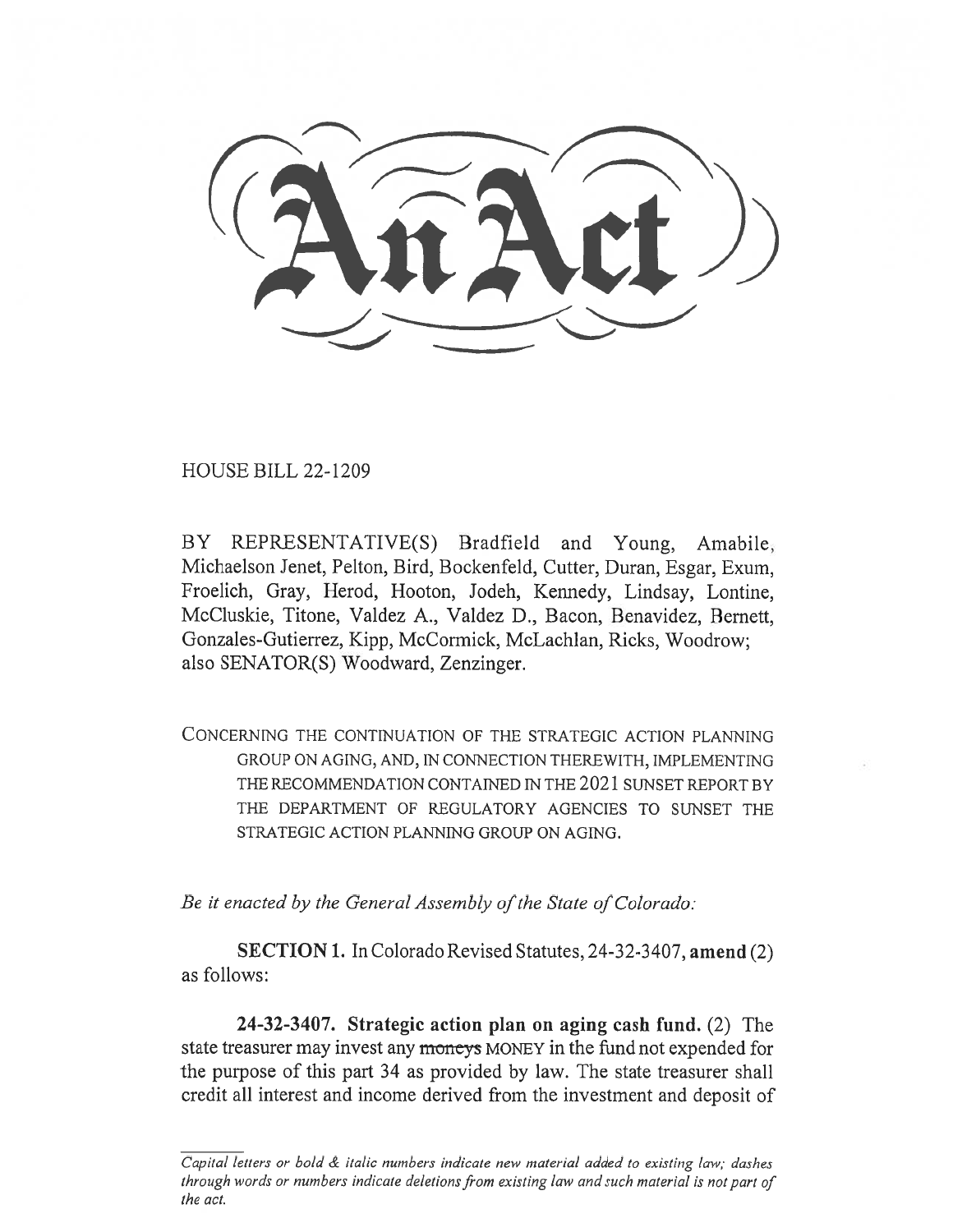moneys MONEY in the fund to the fund. Any unexpended and unencumbered moneys MONEY remaining in the fund at the end of a fiscal year remain in the-fund-and-shall-not-be-credited-or-transferred-to-the-general-fund-oranother fund AS OF JUNE 30, 2022, SHALL BE TRANSFERRED TO THE OLDER COLORADANS CASH FUND, CREATED IN SECTION 26-11-205.5 (5). MONEY TRANSFERRED TO THE OLDER COLORADANS CASH FUND PURSUANT TO THIS SUBSECTION (2) MAY BE USED BY THE DEPARTMENT OF HUMAN SERVICES FOR THE COLORADO COMMISSION ON AGING TO IMPLEMENT THE RECOMMENDATIONS MADE BY THE STRATEGIC ACTION PLANNING GROUP ON AGING, AS THAT GROUP EXISTED PRIOR TO JULY 1, 2022.

SECTION 2. In Colorado Revised Statutes, 2-3-1203, repeal  $(13)(a)(II)$  as follows:

2-3-1203. Sunset review of advisory committees - legislative declaration - definition - repeal.  $(13)$   $(a)$  The following statutory authorizations for the designated advisory committees are scheduled for repeal on September 1, 2022:

(II) The strategic action planning group on aging created in section 24-32-3404, C.R.S.;

SECTION 3. In Colorado Revised Statutes, 26-11-101, amend as amended by House Bill 22-1035 (1)(a) introductory portion as follows:

26-11-101. Commission on aging - created - definition. (1) (a) There is created in the state department the Colorado commission on aging, referred to in this article 11 as the "commission", for the purpose of coordinating and guiding the implementation of the strategic action plan on aging, developed pursuant to section 24-32-3406, AS THAT SECTION EXISTED PRIOR TO JUNE 30, 2022, and other strategies the commission may identify that support older Coloradans. The commission shall consist of nineteen members who must be appointed as follows:

SECTION 4. In Colorado Revised Statutes, 26-11-102, amend as amended by House Bill 22-1035 (2)(a) introductory portion as follows:

26-11-102. Organization of commission.  $(2)$  (a) The commission may establish standing subcommittees to support the implementation of the strategic action plan on aging, developed pursuant to section 24-32-3406,

PAGE 2-HOUSE BILL 22-1209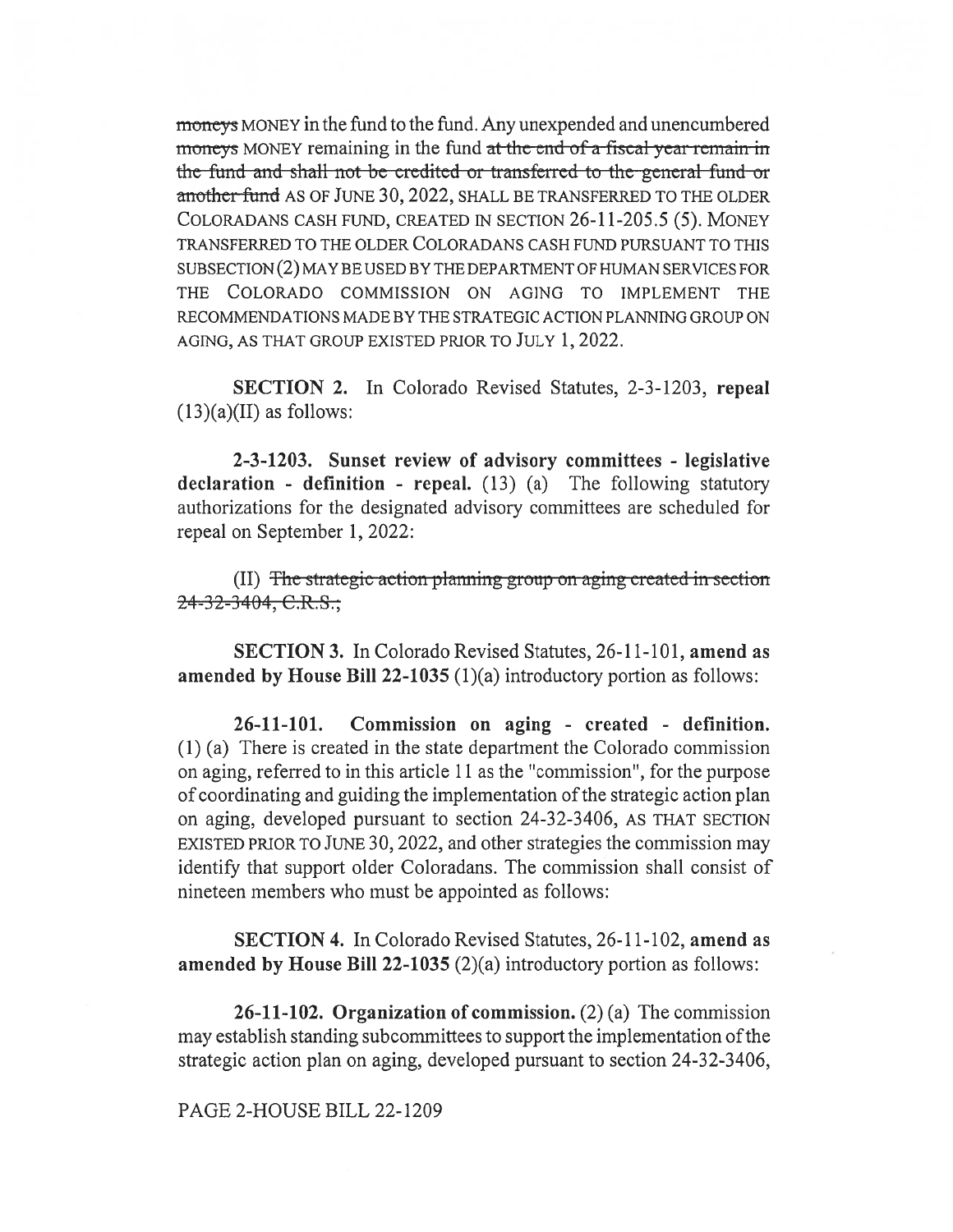AS THAT SECTION EXISTED PRIOR TO JUNE 30, 2022, and work related to the lifelong Colorado initiative established in part 3 of this article 11. The subcommittee topics may include, but are not limited to:

SECTION 5. In Colorado Revised Statutes, 26-11-105, amend as amended by House Bill 22-1035 (1)(b) and (1)(g) as follows:

26-11-105. Duties of commission - report. (1) The commission, through its executive committee described in section 26-11-102 (1); in coordination with the state department liaison to the commission, appointed pursuant to section 26-11-104; and in coordination with independent staff, contracted pursuant to section 26-11-104, shall carry out the following duties:

(b) Coordinate and implement the strategic action plan on aging recommendations, developed pursuant to section 24-32-3406, AS THAT SECTION EXISTED PRIOR TO JUNE 30, 2022, and additional recommendations the commission makes;

(g) Review existing policies and programs across state agencies, and on or before September 1, 2023, and on or before September 1 each year thereafter, draft an annual report of issues and recommendations developed by the commission that support the implementation of strategies in alignment with the strategic action plan on aging developed pursuant to section 24-32-3406, AS THAT SECTION EXISTED PRIOR TO JUNE 30, 2022, the lifelong Colorado initiative created pursuant to section 26-11-302, and other recommendations that the commission makes. The commission shall submit the annual report to the governor, executive directors of impacted agencies, and the general assembly.

SECTION 6. In Colorado Revised Statutes, 26-11-203, amend as amended by House Bill 22-1035  $(1)(k)$  and  $(1)(l)$  as follows:

26-11-203. Duties of the state office. (1) In addition to such other duties and functions as the executive director may allocate to the state office, the state office shall have the following duties and functions:

(k) To convene and coordinate a technical advisory committee comprised of key state department representatives, including but not limited to the department of human services, department of labor and employment,

## PAGE 3-HOUSE BILL 22-1209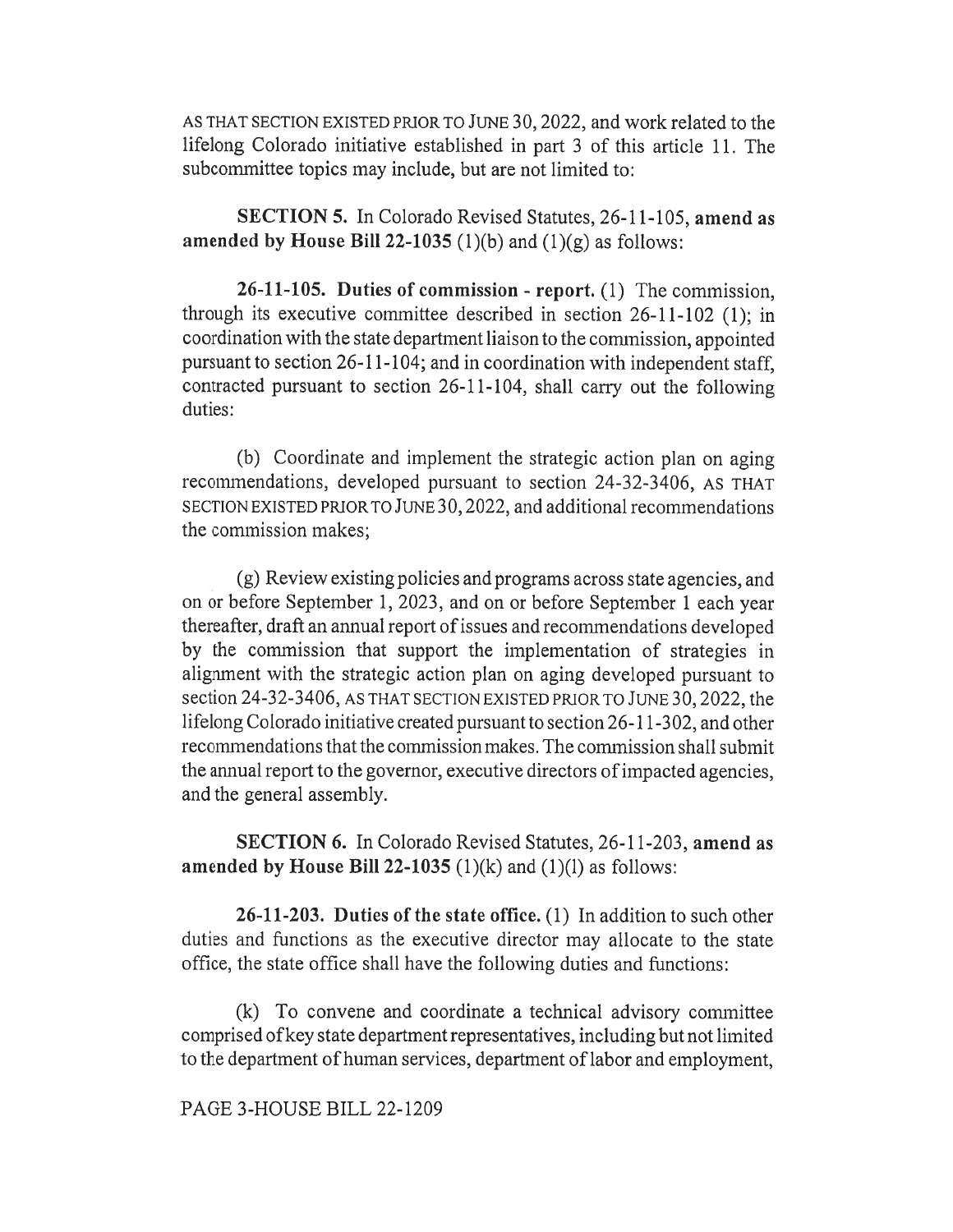department of higher education, department of health care policy and financing, department of transportation, department of public health and environment, and department of local affairs, to direct the implementation of recommendations and strategies provided in the strategic action plan on aging developed pursuant to section 24-32-3406, AS THAT SECTION EXISTED PRIOR TO JUNE 30, 2022, and recommendations the commission makes as set forth in section 26-11-105; and

(1) To coordinate with the technical advisory committee and commission to develop, maintain, and make publicly available on the state department's website a collection of available data sets; metrics specific to the implementation of strategies in alignment with the strategic action plan on aging developed pursuant to section 24-32-3406, AS THAT SECTION EXISTED PRIOR TO JUNE 30, 2022, and the lifelong Colorado initiative created pursuant to section 26-11-302; and other recommendations that the commission makes as set forth in section 26-11-105.

SECTION 7. In Colorado Revised Statutes, 26-11-301, amend as added by House Bill 22-1035 (4) as follows:

26-11-301. Definitions. As used in this part 3, unless the context otherwise requires:

(4) "Strategic action plan on aging" means the strategic action plan on aging developed pursuant to section 24-32-3406, AS THAT SECTION EXISTED PRIOR TO JUNE 30, 2022.

SECTION 8. Effective date. (1) Except as otherwise provided in subsection (2) of this section, this act takes effect upon passage.

(2) Sections 2, 3, 4, 5, 6, and 7 of this act take effect only if House Bill 22-1035 becomes law, in which case sections 2, 3, 4, 5, 6, and 7 take effect upon the effective date of this act or the effective date of House Bill 22-1035, whichever is later.